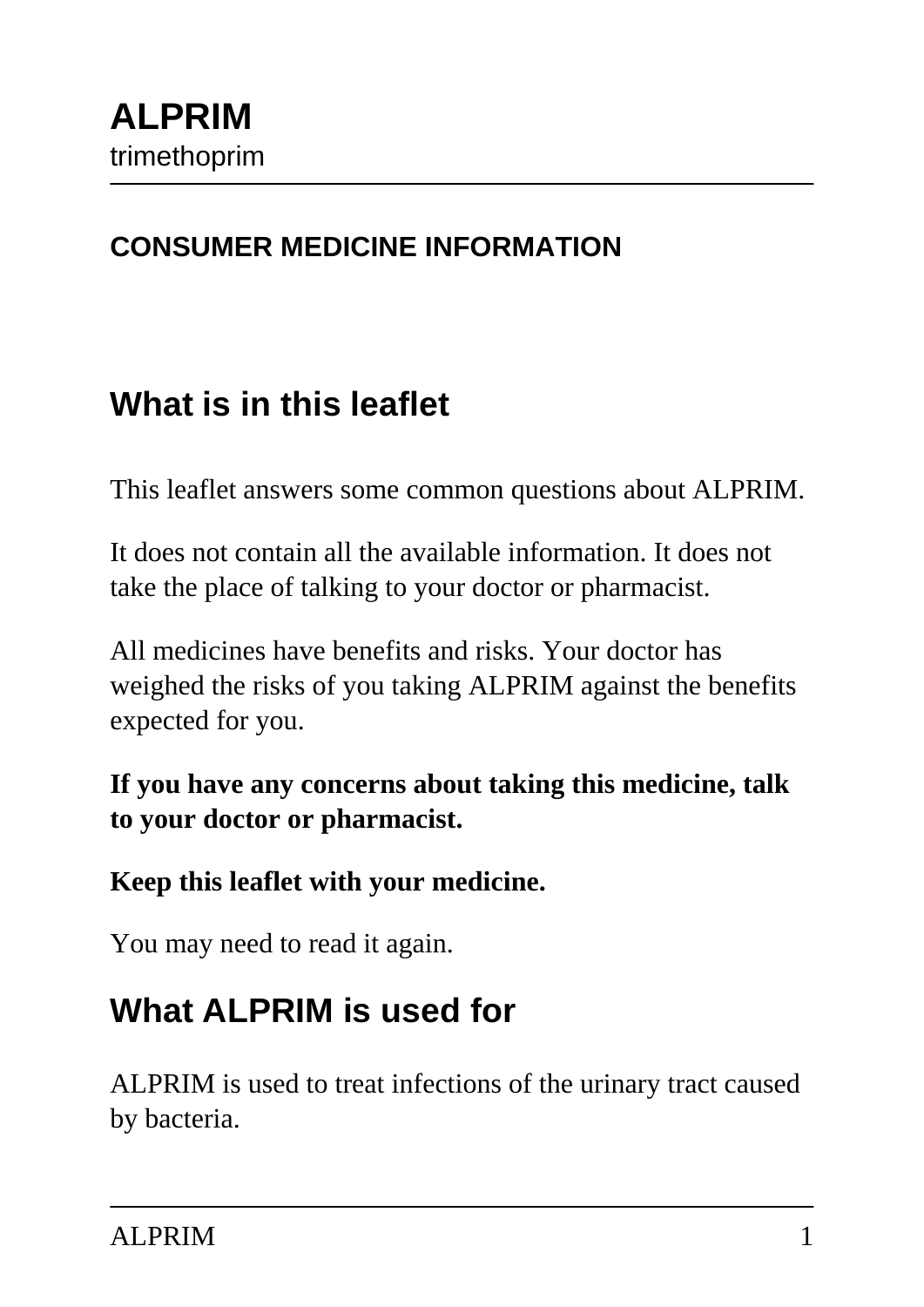ALPRIM belongs to a group of medicines called antibiotics. It works by stopping the growth of the bacteria that is causing your infection.

### **Use ALPRIM only as directed and consult a health care professional if pain or symptoms persist.**

ALPRIM will not work against infections caused by viruses, such as colds or flu.

### **Ask your doctor if you have any questions about why ALPRIM has been prescribed for you.**

Your doctor may have prescribed ALPRIM for another reason.

ALPRIM is available only with a doctor's prescription.

ALPRIM is not recommended for use in children under 6 years of age, as the safety and effectiveness of ALPRIM in this age group has not been established.

# **Before you take ALPRIM**

### **When you must not take it**

### **Do not take ALPRIM if you are allergic to any other medicines containing trimethoprim or any of the ingredients listed at the end of this leaflet.**

Some of the symptoms of an allergic reaction may include red, itchy skin rashes, itching or hives; swelling of the face, lips or tongue which may cause difficulty in swallowing or breathing; wheezing or shortness of breath.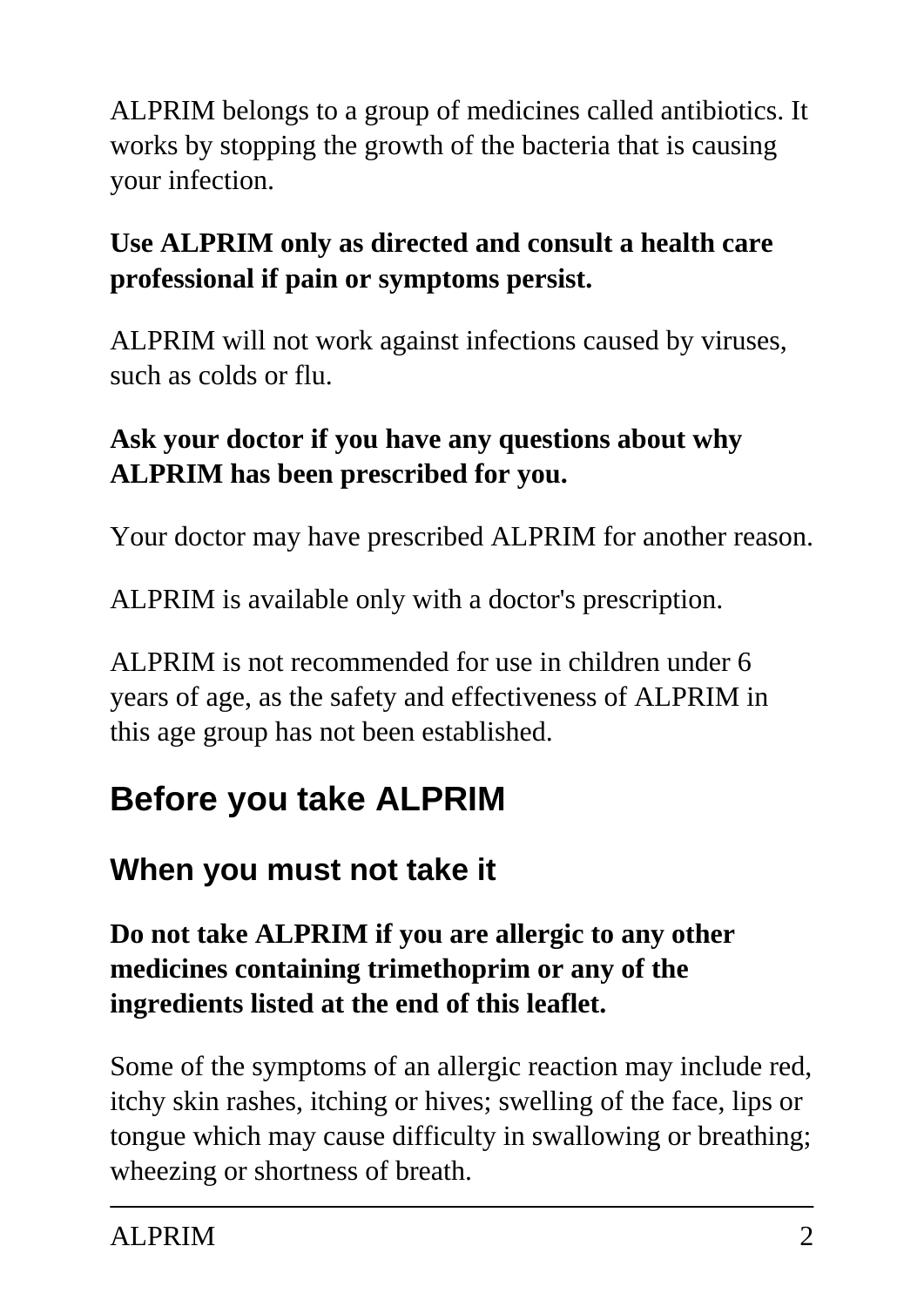### **Do not take ALPRIM if you have:**

- a severe blood disorder or anaemia
- severe kidney problems.

### **Do not take ALPRIM after the expiry date (EXP) printed on the pack.**

If you take this medicine after the expiry date, it may not work as well.

### **Do not take ALPRIM if the packaging is torn or shows signs of tampering or the tablets do not look quite right.**

**If you are not sure whether you should start taking this medicine, talk to your doctor.**

### **Before you start to take it**

**Tell your doctor if you are allergic to any other medicines, foods, dyes or preservatives.**

### **Tell your doctor if you are pregnant or plan to become pregnant.**

ALPRIM is rated in Australia as a Category B3 drug for use in pregnancy. Ask your doctor about the risks and benefits of taking ALPRIM during pregnancy.

**Tell your doctor if you are breastfeeding or wish to breastfeed.**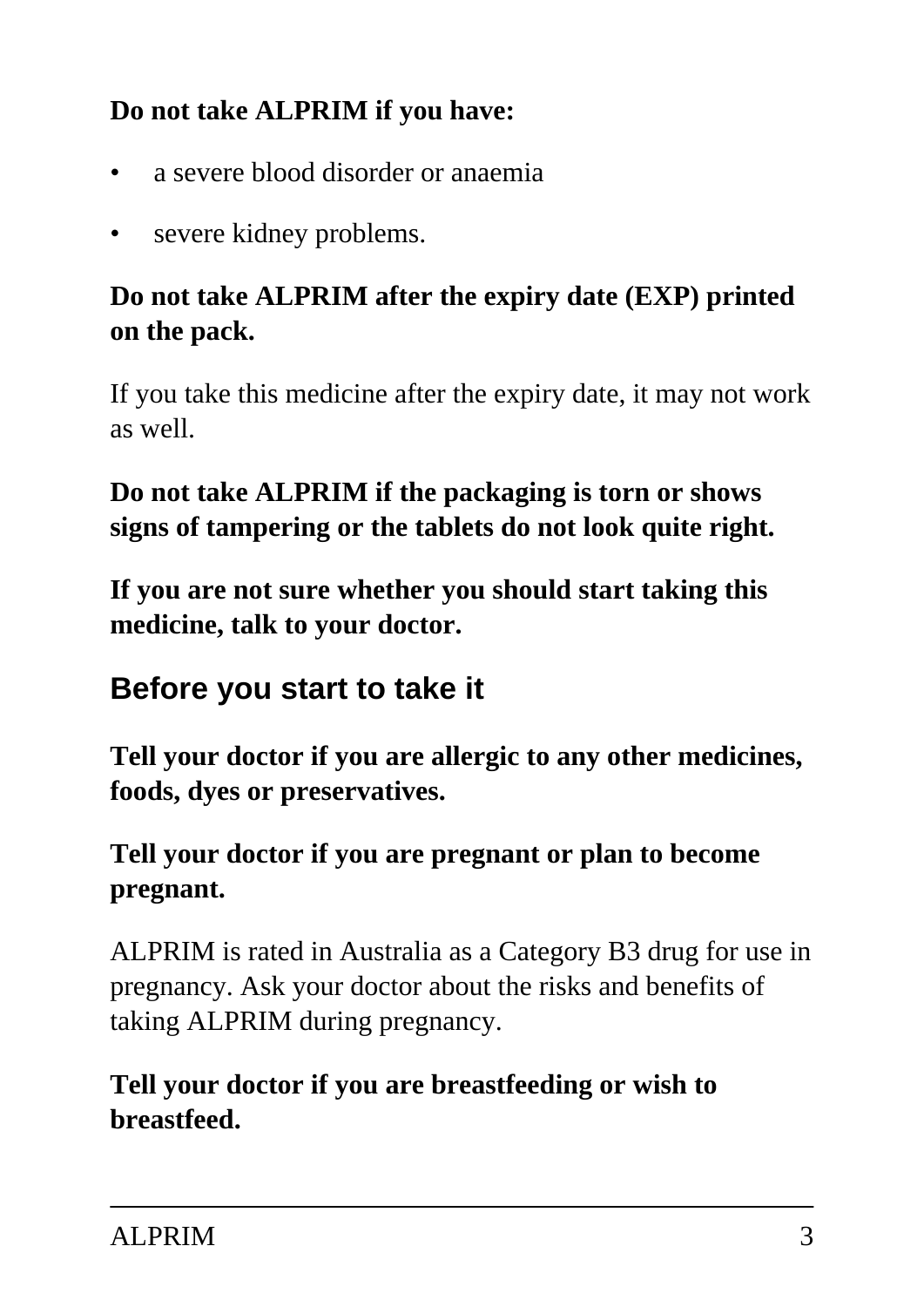ALPRIM passes into breast milk and may affect your baby. ALPRIM is not recommended during breastfeeding.

### **Tell your doctor if you have, or have had, any medical conditions, especially the following:**

- folate deficiency
- kidney problems
- liver problems
- porphyria
- any type of blood disorder.

Your doctor may want to take special care if you have any of these conditions.

**If you have not told your doctor about any of the above, tell him/her before you start taking ALPRIM.**

## **Taking other medicines**

#### **Tell your doctor if you are taking any other medicines, including any that you buy without a prescription from a pharmacy, supermarket or health food shop.**

Some medicines may be affected by ALPRIM, or may affect how well it works. These include:

- pyrimethamine, a medicine used to prevent malaria
- warfarin, a medicine used to prevent blood clots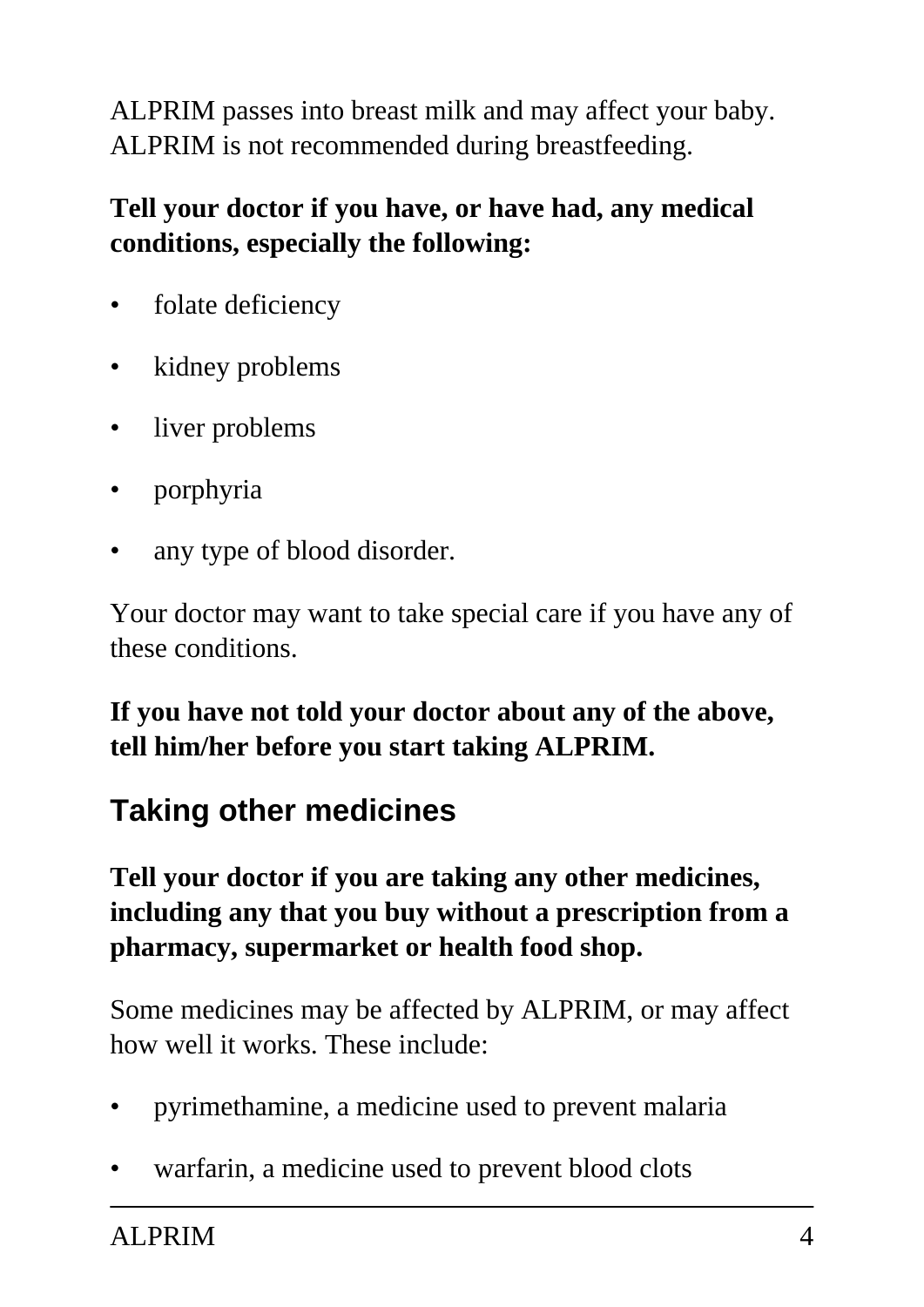- methotrexate, a medicine used to treat arthritis and some types of cancer
- phenytoin, a medicine used to control epilepsy (fits or seizures)
- digoxin, a medicine used to treat heart failure or to control a fast irregular heart beat
- procainamide, a medicine used to correct an irregular heart beat or to slow an over active heart
- zidovudine, zalcitabine or lamivudine; medicines used for certain viral infections
- dapsone, a medicine used for leprosy or dermatitis herpetiformis
- rifampicin, an antibiotic
- ciclosporin, a medicine used to help prevent organ transplant rejection or to treat certain problems with the immune system
- diuretics, also known as fluid or water tablets
- ACE inhibitors, medicines used to treat high blood pressure and some heart conditions.

Your doctor can tell you what to do if you are taking any of these medicines.

**If you are not sure whether you are taking any of these medicines, check with your doctor or pharmacist.**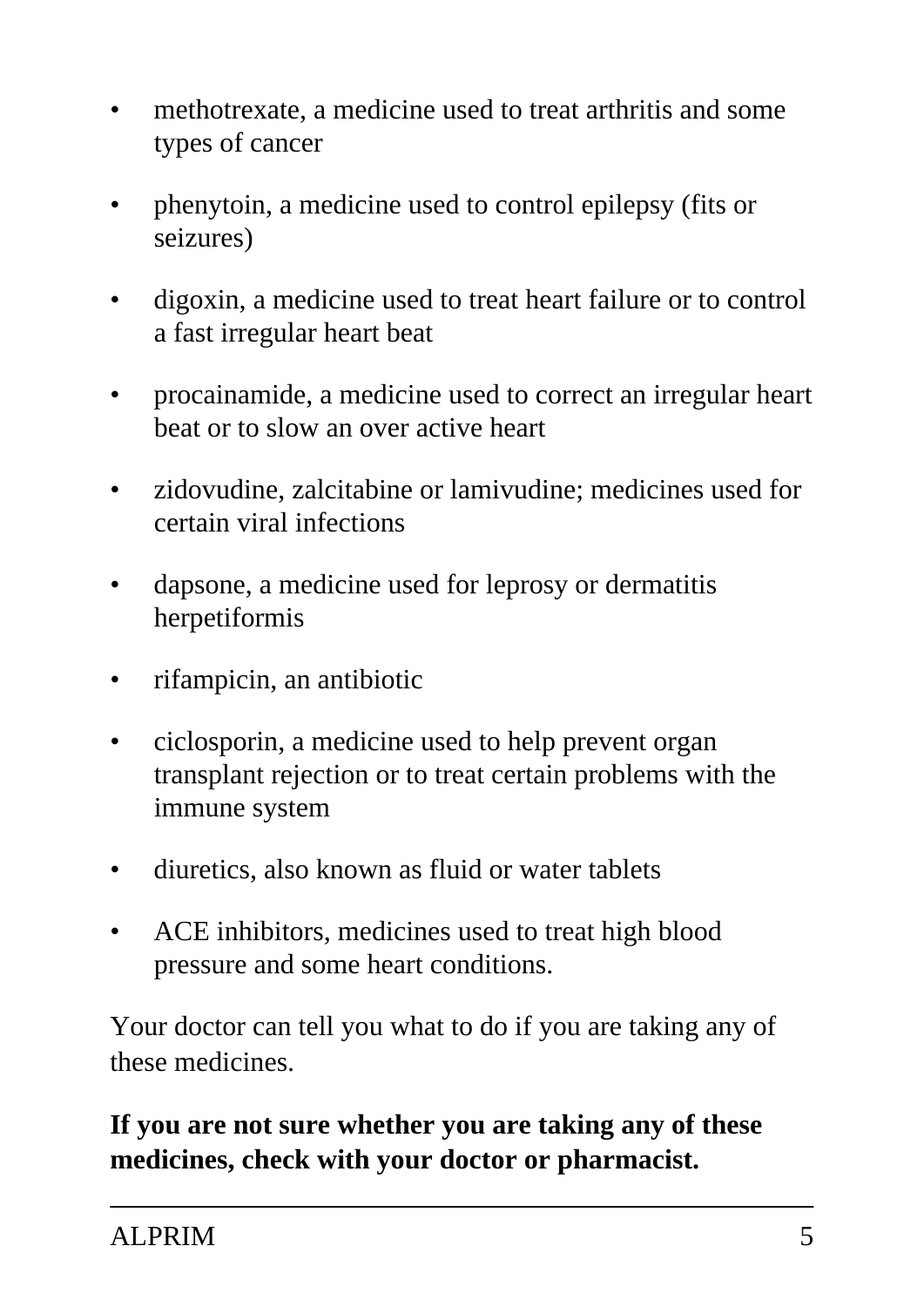This list is not exhaustive. Your doctor and pharmacist have more information on medicines to be careful with or avoid while taking ALPRIM.

### **Talk to your doctor about the need for additional contraception while taking ALPRIM.**

Some antibiotics may decrease the effectiveness of some birth control pills.

**Tell your doctor or pharmacist that you are taking ALPRIM before you start taking any other medicine.**

# **How to take ALPRIM**

**Follow all directions given to you by your doctor and pharmacist carefully.**

They may differ from the information contained in this leaflet.

**If you do not understand the instructions on the pack, ask your doctor or pharmacist.**

### **How much to take**

For adults and children over 12 years, the usual dose is one tablet daily.

For children 6 to 12 years, the usual dose is half a tablet daily.

### **Do not give ALPRIM to children under the age of 6 years.**

There is no information concerning the right dose for children under the age of 6 years.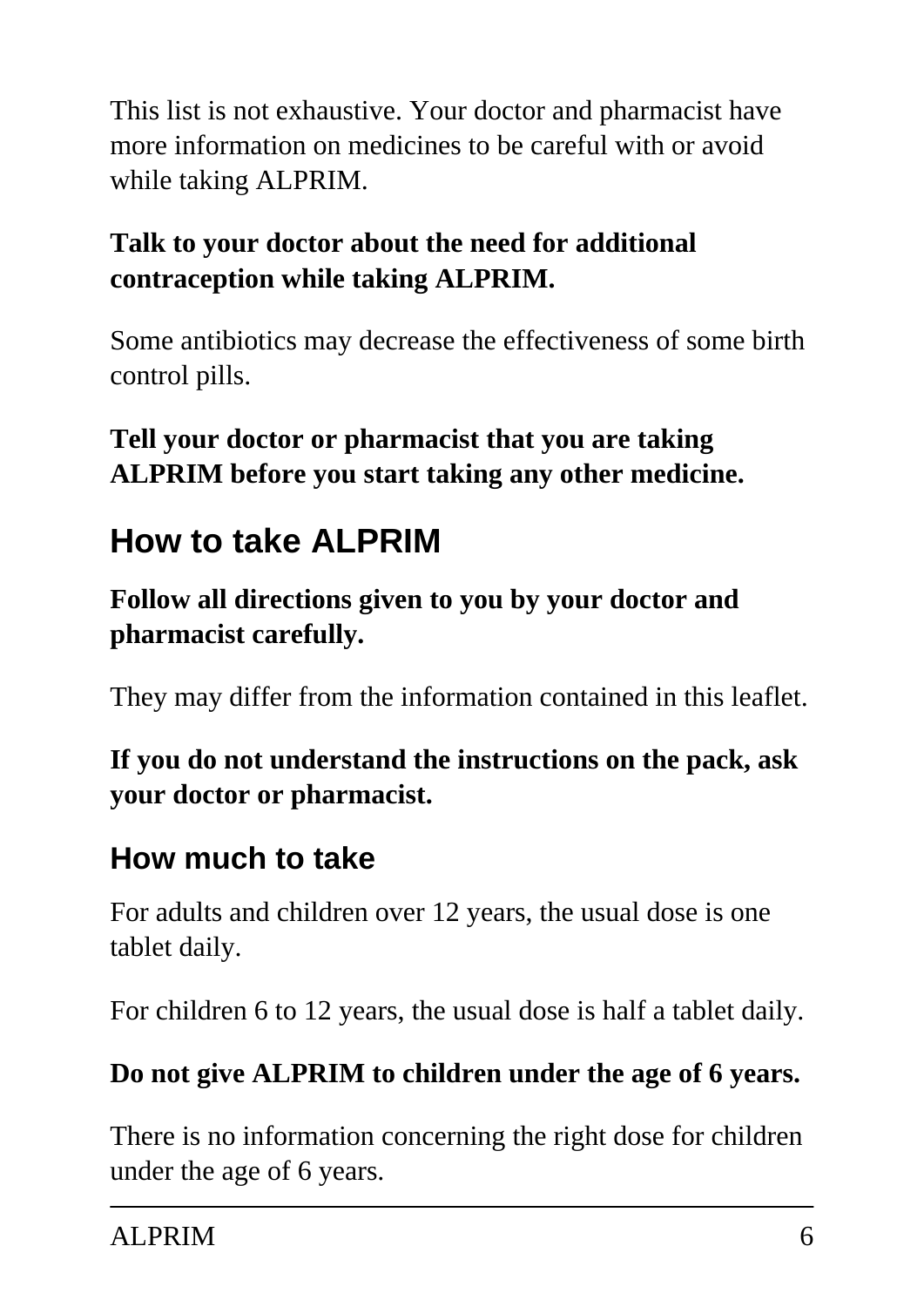The elderly and people with kidney problems may need smaller doses.

Different people may respond differently to ALPRIM, so your doctor may tell you to take a different dose.

Some people may need to take folate supplements while taking ALPRIM. These people may include the elderly, people with folate deficiency and people taking certain medicines. Your doctor will tell you if this is necessary.

## **How to take ALPRIM**

**Swallow the tablets whole with a glass of water.**

### **When to take ALPRIM**

ALPRIM can be taken with or without food. Taking ALPRIM with food will help reduce the chance of a stomach upset.

ALPRIM tablets are best taken before bedtime.

## **How long to take ALPRIM for**

### **Keep taking ALPRIM until you finish the pack, or for as long as your doctor recommends.**

For most infections, ALPRIM is usually taken for 7 days.

**Do not stop taking ALPRIM, even if you feel better after a few days, unless advised by your doctor.**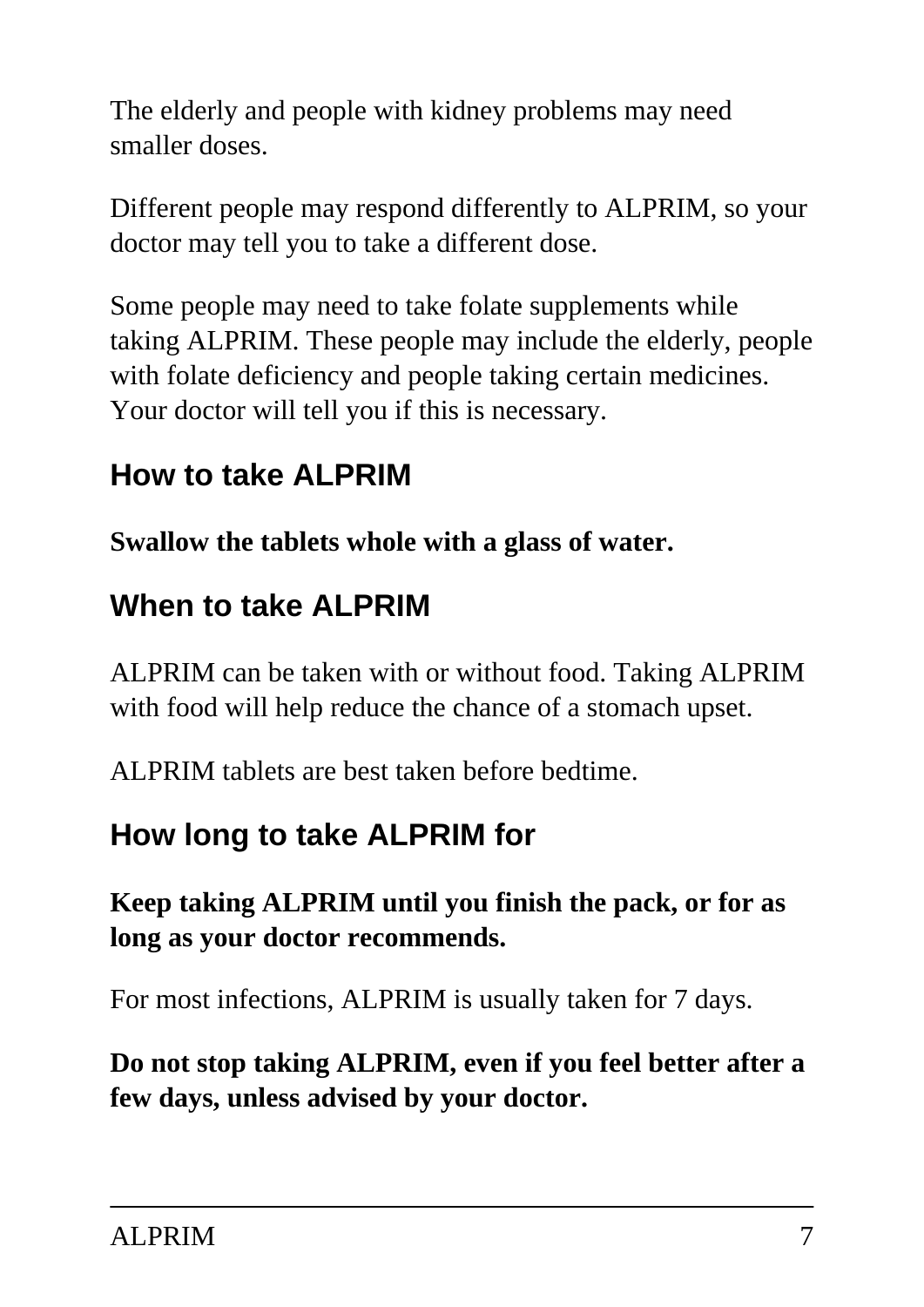Your infection may not clear completely if you stop taking your medicine too soon.

# **If you forget to take ALPRIM**

**If it is almost time for your next dose, skip the dose you missed and take your next dose when you are meant to.**

**Otherwise, take the missed dose as soon as you remember, and then go back to taking your tablets as you would normally.**

**Do not take a double dose to make up for the dose you missed.**

**If you are not sure what to do or have any questions, ask your doctor or pharmacist.**

## **If you take too much ALPRIM (overdose)**

**Immediately telephone your doctor, or the Poisons Information Centre (telephone 13 11 26), or go to Accident and Emergency at the nearest hospital, if you think you or anyone else may have taken too much ALPRIM.**

### **Do this even if there are no signs of discomfort or poisoning.**

You may need urgent medical attention.

If you take too much ALPRIM, you may experience the following: nausea, vomiting, dizziness, headaches, confusion or mental depression.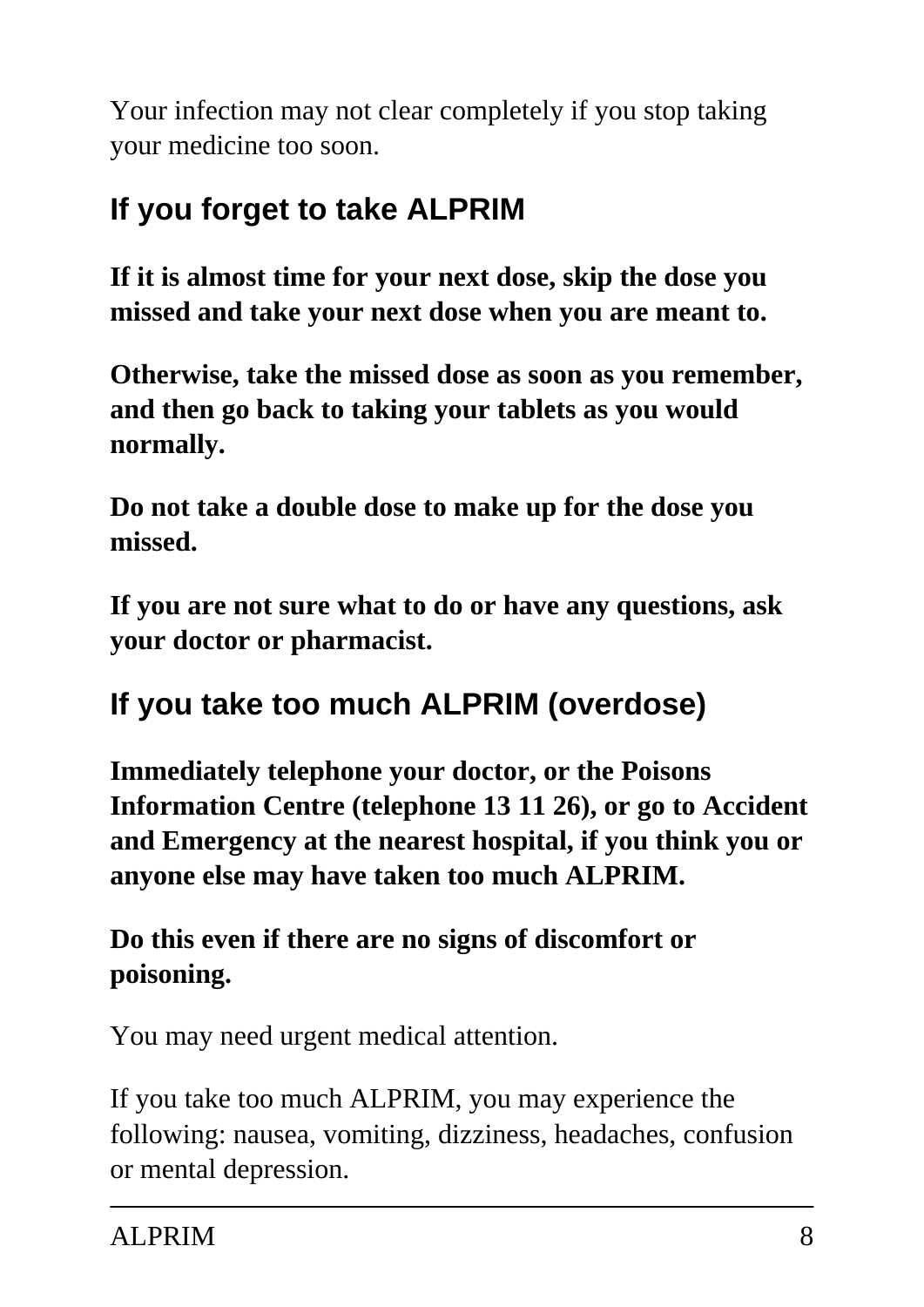# **While you are taking ALPRIM**

### **Things you must do**

**Immediately stop taking ALPRIM if skin rash or any other allergic reaction occurs.**

**Before starting any new medicine, tell your doctor or pharmacist that you are taking ALPRIM.**

**Tell all the doctors, dentists and pharmacists who are treating you that you are taking ALPRIM.**

**If you become pregnant while taking ALPRIM, tell your doctor immediately.**

**If your symptoms do not improve within a few days, or if they become worse, tell your doctor.**

**If you are taking ALPRIM for a long time, visit your doctor regularly so that they can check on your progress.**

You may need to have regular blood tests.

**Always discuss with your doctor any problems or difficulties during or after taking ALPRIM.**

# **Things you must not do**

**Do not take any other medicines while you are taking ALPRIM without first telling your doctor.**

**Do not drive or operate machinery until you know how ALPRIM affects you.**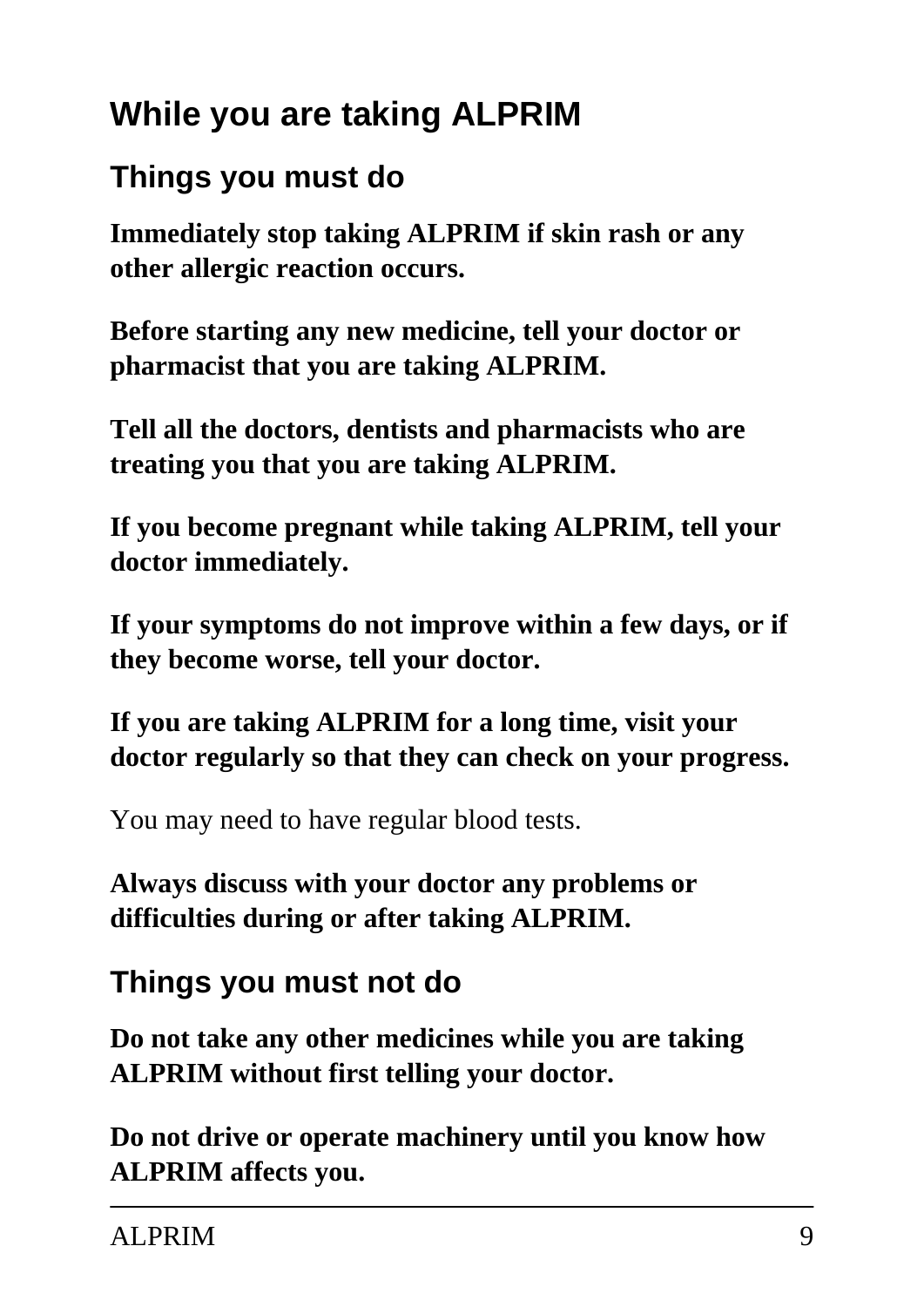**Do not use ALPRIM to treat any other conditions unless your doctor tells you to.**

**Do not give ALPRIM to anyone else, even if they have the same condition as you.**

# **Side effects**

### **Tell your doctor or pharmacist as soon as possible if you do not feel well while you are taking ALPRIM.**

ALPRIM helps most people with urinary tract infections, but it may have unwanted side effects in some people.

All medicines can have side effects. Sometimes they are serious, most of the time they are not. You may need medical treatment if you get some of the side effects.

#### **Do not be alarmed by this list of possible side effects.**

You may not experience any of them.

**Ask your doctor or pharmacist to answer any questions you may have.**

### **Tell your doctor if you notice any of the following and they worry you:**

- stomach upset
- nausea (feeling sick), vomiting
- sore tongue.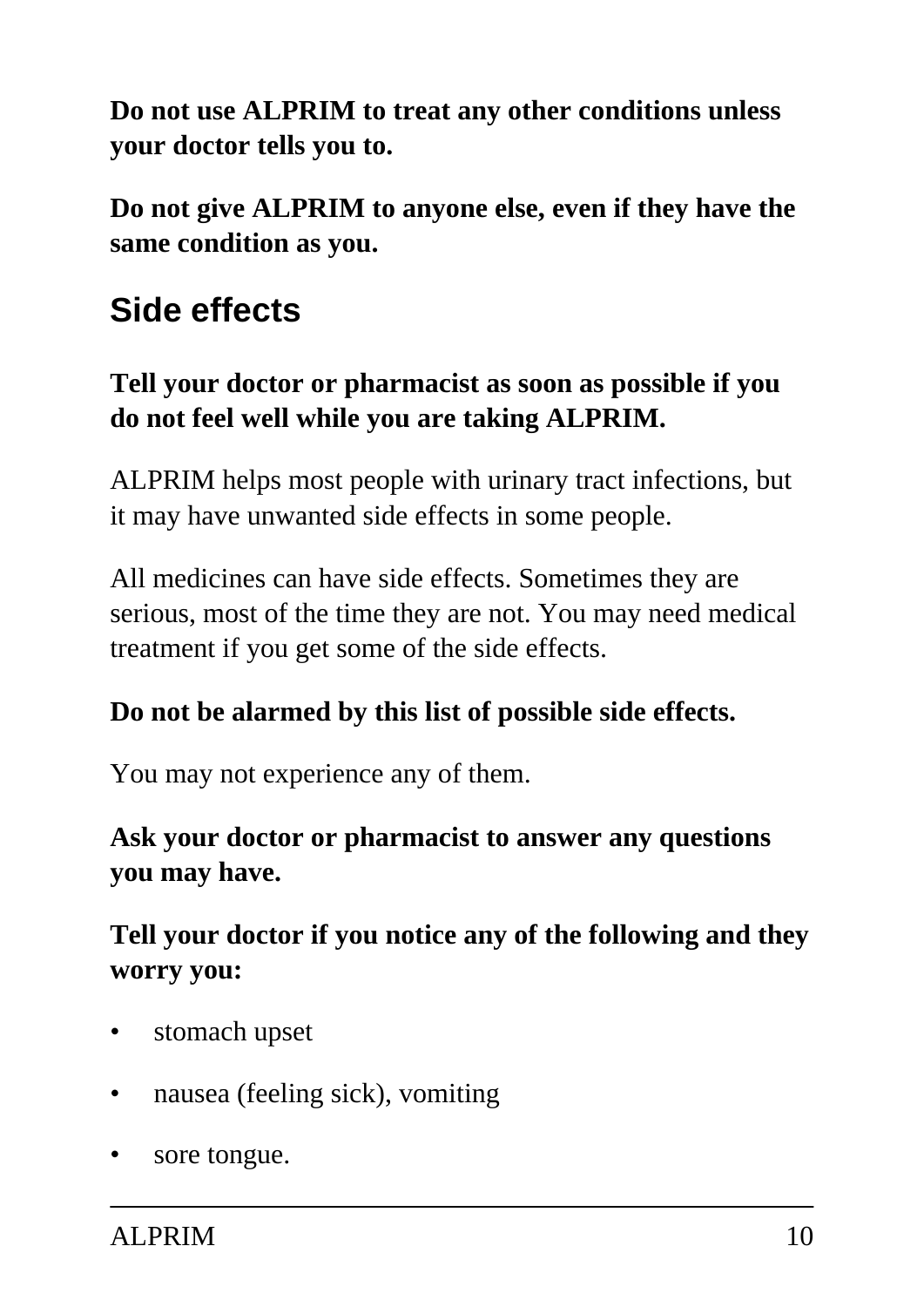The above list includes the milder side effects of your medicine.

### **See your doctor immediately if you notice any of the following:**

- any type of skin rash which includes itching and redness
- unusual bruising or bleeding
- tiredness which may occur together with headaches, sore mouth or tongue, weight loss or yellowing of the eyes or skin
- signs of frequent infections such as fever, chills, sore throat or mouth ulcers.

The above list includes serious side effects which may require medical attention.

### **See your doctor immediately or go to Accident and Emergency at the nearest hospital if you notice any of the following:**

- signs of an allergic reaction such as itching or hives; swelling of the face, lips or tongue which may cause difficulty in swallowing or breathing; wheezing or shortness of breath
- pink or red itchy spots on the skin which may blister and progress to form raised, red, pale-centred marks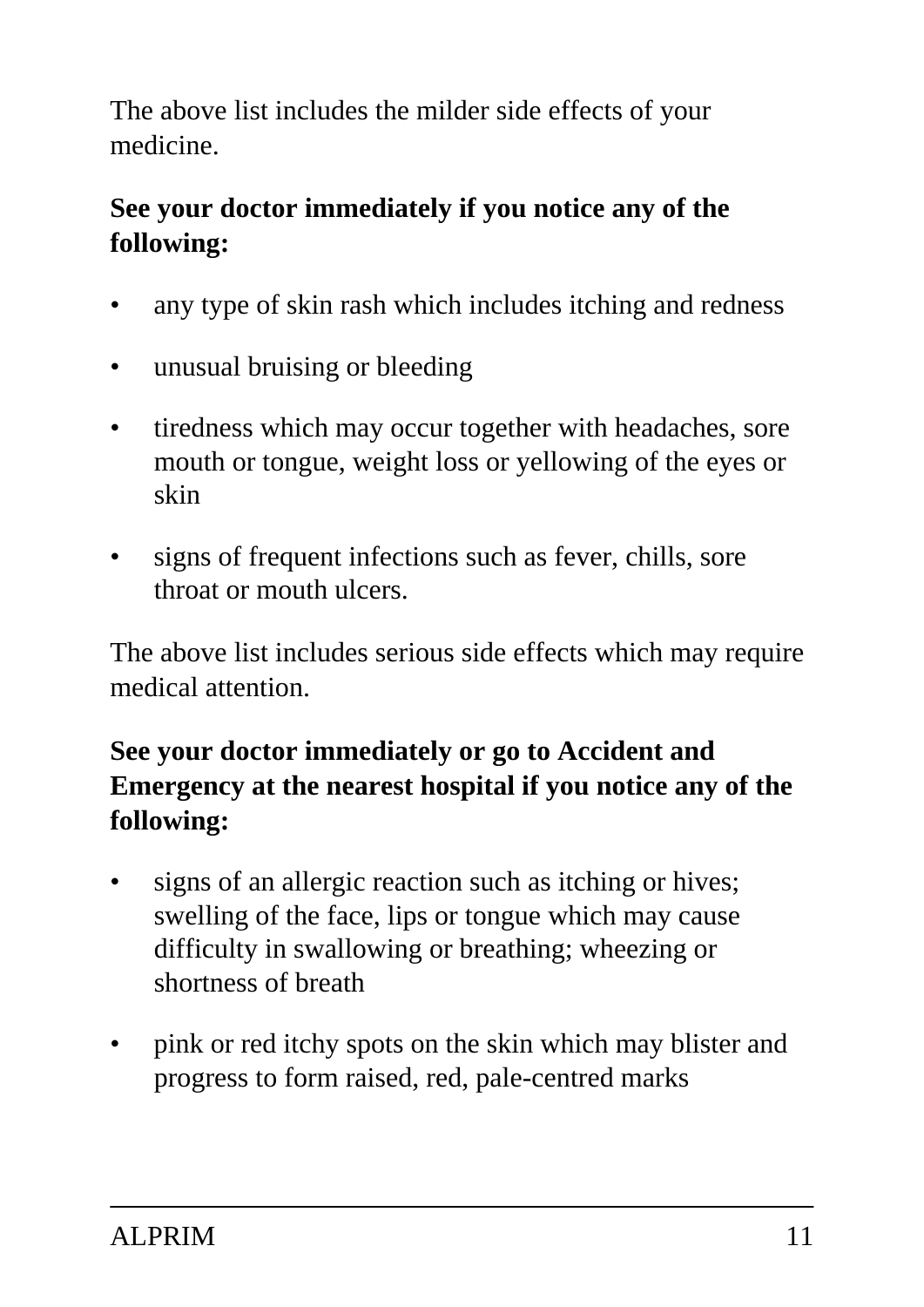- redness, blistering, peeling or loosening of skin; bleeding of the lips, eyes, mouth, nose and genitals
- severe rash with skin peeling, fever, chills and aching muscles.
- uveitis (eye inflammation).

The side effects listed above are rare but serious and require urgent medical attention or hospitalisation.

### **Tell your doctor if you notice anything that is making you feel unwell.**

This is not a complete list of all possible side effects.

Other side effects not listed above may also occur in some people.

**Check with your doctor as soon as possible if you have any problems while taking ALPRIM even if you do not think the problems are connected with the medicine or are not listed in this leaflet.**

# **After taking ALPRIM**

## **Storage**

#### **Keep ALPRIM where children cannot reach it.**

A locked cupboard at least one-and-a-half metres above the ground is a good place to store medicines.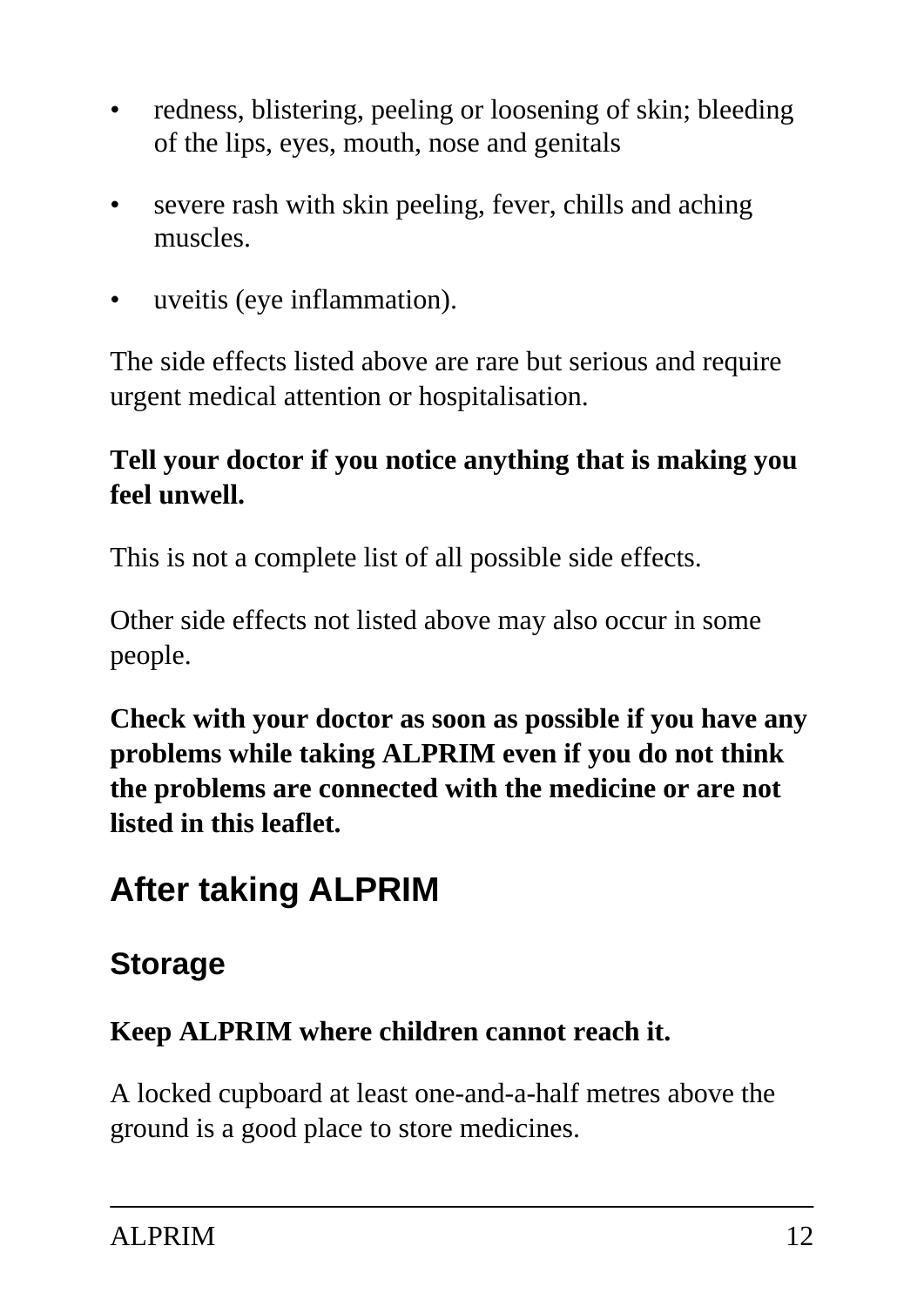### **Keep your tablets in a cool dry place where the temperature stays below 30°C and protect from light.**

**Do not store ALPRIM or any other medicine in the bathroom or near a sink.**

### **Do not leave ALPRIM in the car or on window sills.**

Heat and dampness can destroy some medicines.

# **Disposal**

**If your doctor tells you to stop taking ALPRIM, or your tablets have passed their expiry date, ask your pharmacist what to do with any that are left over.**

# **Product description**

## **What it looks like**

ALPRIM is a 9.5 mm white normal convex tablet marked "TM/300" on one side, "G" on the other.

Each pack contains 7 tablets.

# **Ingredients**

The active ingredient in ALPRIM is trimethoprim.

Each ALPRIM tablet contains 300 mg of trimethoprim.

The tablets also contain the following inactive ingredients: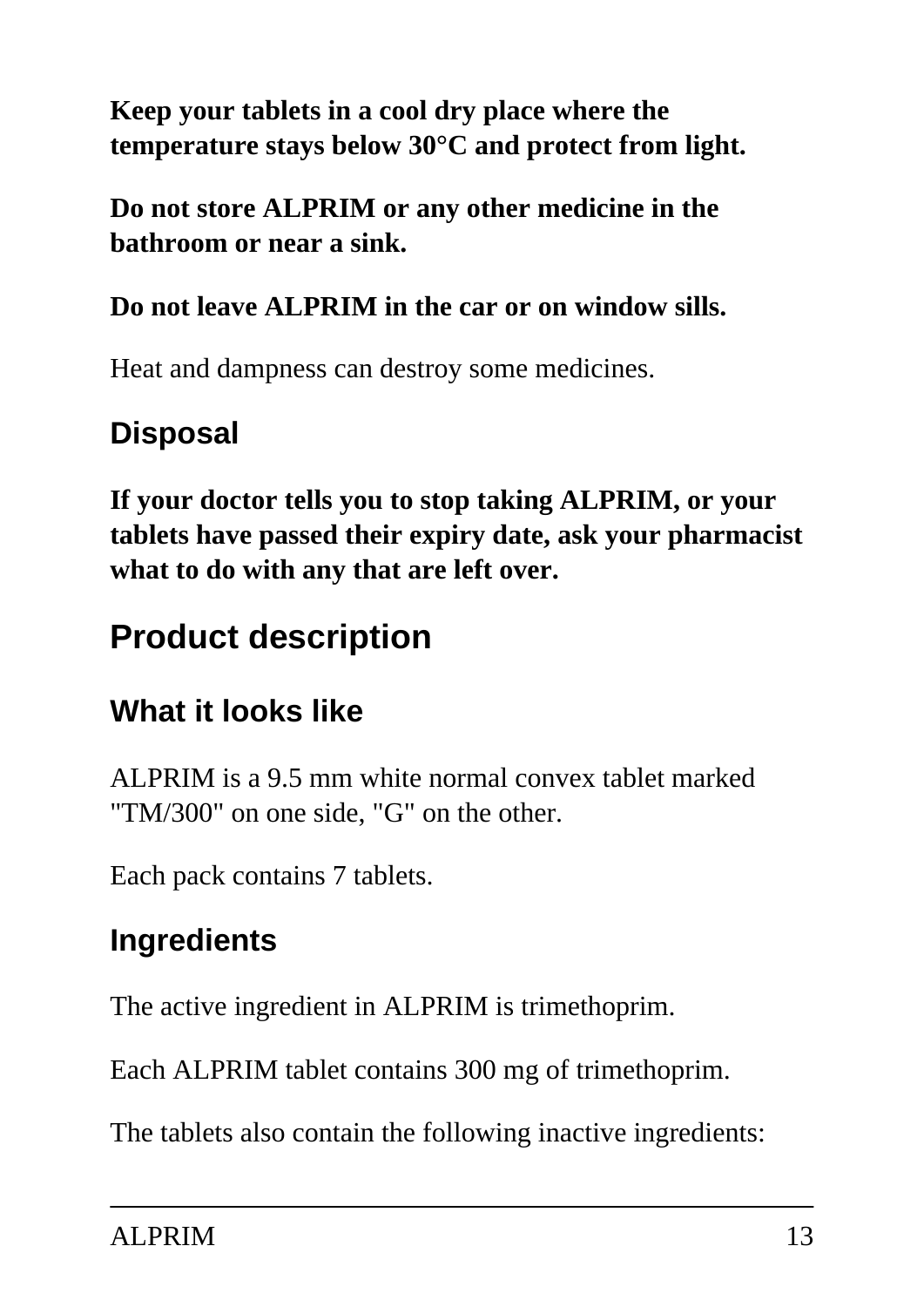- lactose monohydrate
- povidone
- sodium starch glycollate
- purified talc
- magnesium stearate.

ALPRIM tablets contain lactose and traces of sulfites and galactose.

### **Manufacturer**

ALPRIM is made in Australia by:

#### **Alphapharm Pty Ltd trading as Viatris**

Level 1, 30 The Bond

30-34 Hickson Road

Millers Point NSW 2000

www.viatris.com.au

Phone: 1800 274 276

Australian Registration Number:

ALPRIM 300 mg - AUST R 63518